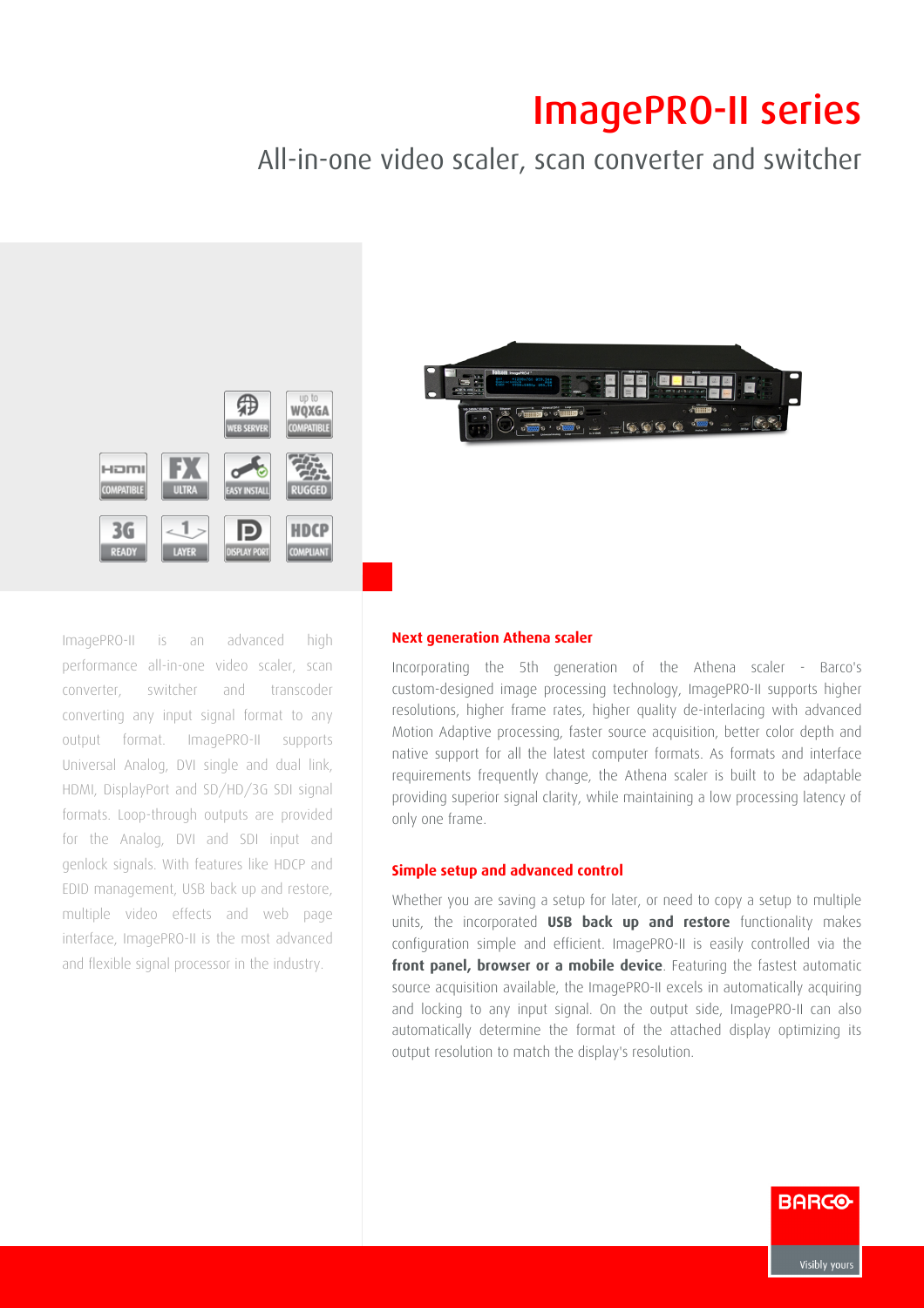# **ImagePRO-II series**

## All-in-one video scaler, scan converter and switcher

### Shock tested, roadie approved

As the ImagePRO-II is built for the live event industry it has been designed with the road in mind. With features like field replaceable DVI connectors, 1 RU form factor and professional Ethercon<sup>TM</sup> connector ImagePRO-II supports the demanding environment of any live event.

#### Five models

ImagePRO-II is offered in five models: standard, dual output, audio, dual output and audio and Jr. The standard model offers all of the advanced features you need and expect to find in ImagePRO. In addition to the standard features, the dual output model can convert independently one input signal to two separate outputs at different resolutions. Furthermore, the dual model offers stereoscopic 3D conversion capability. The audio option allows for a wide range of dis-embedding and embedding options between the HDMI, DisplayPort and SDI signals and the Analog and Digital AES signals available on the DB-25 Audio board.

### Available models

- · R9004677: ImagePRO-II
- · R9004683: ImagePRO-II with dual output
- · R9004666: ImagePRO-II with audio
- ⋅ R9004668: ImagePROII with dual output and audio
- · R9004695: ImagePRO-II Jr

"Rental companies will benefit just as they have from the previous generation of Image Pros, but with much greater flexibility. Produced shows and one-offs gain rock solid performance in an easy to use package."

Jeff Gooch - Projection, Lights and Staging News

Read more

At InfoComm 2014, the ImagePRO-II Jr was awarded as 'Best video scaler' by Commercial Integrator magazine.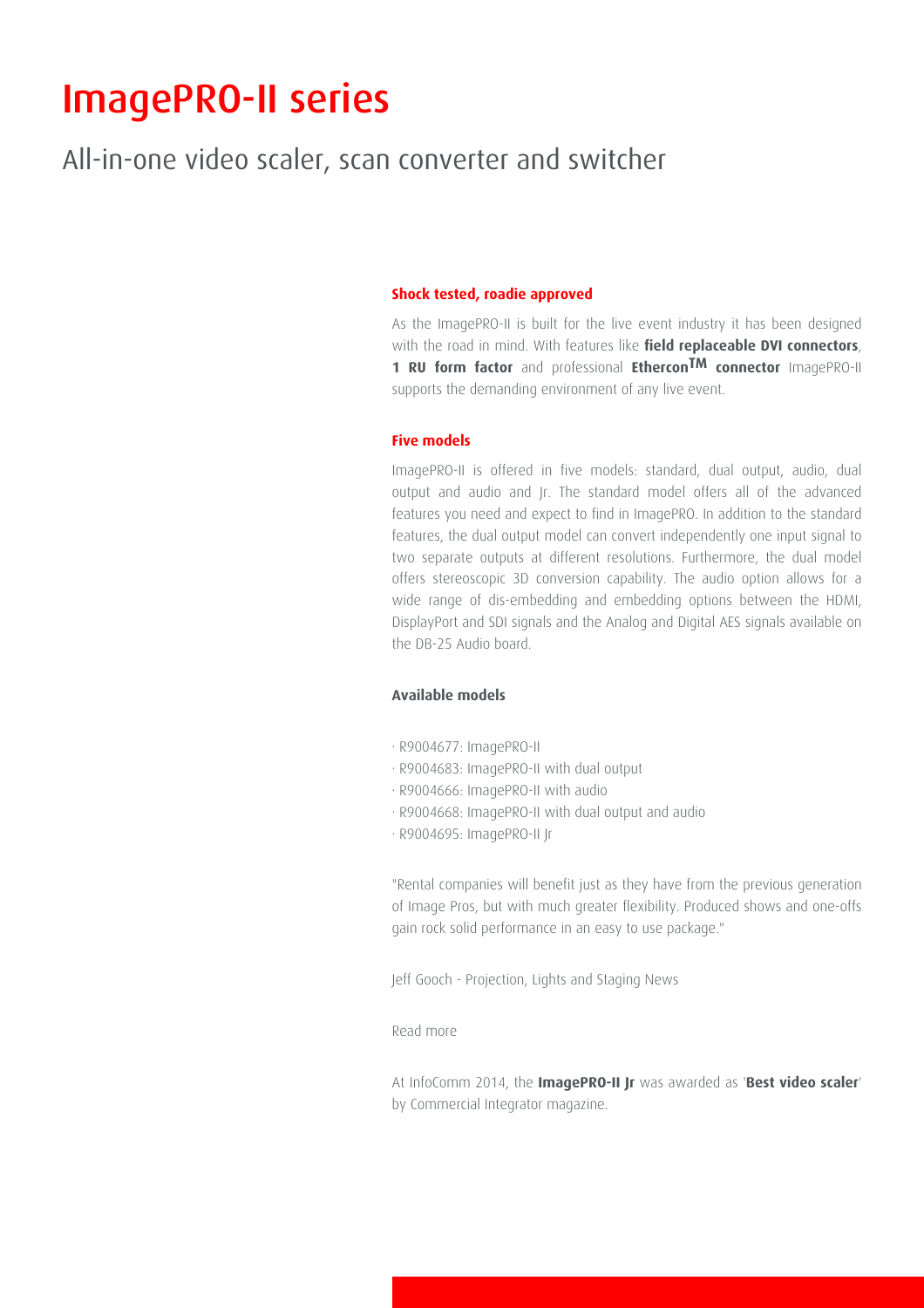| <b>Product specifications</b>                                     | <b>ImagePRO-II series</b>                                                                                                                                                                                                                                                                                                                                                                                                                                                                                                                                                                                                                                                                                                                                                                        |
|-------------------------------------------------------------------|--------------------------------------------------------------------------------------------------------------------------------------------------------------------------------------------------------------------------------------------------------------------------------------------------------------------------------------------------------------------------------------------------------------------------------------------------------------------------------------------------------------------------------------------------------------------------------------------------------------------------------------------------------------------------------------------------------------------------------------------------------------------------------------------------|
| Video inputs                                                      |                                                                                                                                                                                                                                                                                                                                                                                                                                                                                                                                                                                                                                                                                                                                                                                                  |
| Input 1: DVI-I                                                    | · Digital formats; all single-link DVI digital formats up to 165 Mhz, per DVI 1.0<br>Specification and all dual-link DVI formats up to 300 Mhz; Max H Active: 4096 Max<br>V Active: 3072<br>· Analog formats: NTSC/PAL composite and Y/C video, SD YPbPR with bi-level<br>sync, HD YPbPr with tri-level sync, RGBHV/RGBS/RGsB computer video with<br>bi-level sync<br>· Analog sampling: sources with pixel rates up to 170 Mhz are sampled 1:1;<br>sources with pixel rates above 170 Mhz are filtered and sampled at 170 Mhz,<br>including but not limited to 1920x1200p, 2048x1080p<br>· Active loop-through output of all input signals, including HDCP and EDID<br>· EDID version 1.3 compatible HDCP version 1.4 compatible<br>Note: Dual Link resolutions not available on ImagePRO-II Jr |
| Input 2: HD-15 VGA                                                | Format: NTSC/PAL composite and Y/C video SD YPbPr with bi-level sync HD<br>YPbPr with tri-level sync per SMPTE 274, RGBHV/RGBS/RGsB computer<br>video with bi-level sync<br>Sampling: sources with pixel rates up to 170 Mhz are sampled 1:1; sources<br>with pixel rates above 170 Mhz are filtered and sampled at 170 Mhz,<br>including but not limited to: 1920x1200p, 2048x1080p<br>Active loop-through output of all input signals<br><b>EDID version 1.3 compatible</b>                                                                                                                                                                                                                                                                                                                    |
| Input 3: HDMI (type A) (not available on<br>ImagePRO-II Jr)       | Formats: RGB and YCbCr; Resolutions up to 2048x1080p @ 60 Hz per HDMI<br>1.4 specification and 1,920 x 1,200p $@$ 60 Hz<br><b>EDID</b> version 1.3 compatible<br>HDCP version 1.4 compatible<br>Deep color (30/36 bits)                                                                                                                                                                                                                                                                                                                                                                                                                                                                                                                                                                          |
| Input 4: DisplayPort (not available on ImagePRO-II<br>Jr)         | Formats: resolutions up to 2560x1600 $\textcircled{a}$ 60Hz (30 bits) per DisplayPort<br>1.1a specification<br>HDCP version 1.4 compatible                                                                                                                                                                                                                                                                                                                                                                                                                                                                                                                                                                                                                                                       |
| Input 5 & 6 (dual output option): SD/HD/3G SDI<br>on BNC          | Formats: SD-SDI per SMPTE 259M-C (NTSC/PAL resolution); HD-SDI per<br>SMPTE 292M, 296M; 3G-SDI per SMPTE 424<br>Re-clocked loop-through output<br>Dual link HDSDI per SMPTE 372 (dual output option)                                                                                                                                                                                                                                                                                                                                                                                                                                                                                                                                                                                             |
| Video outputs                                                     |                                                                                                                                                                                                                                                                                                                                                                                                                                                                                                                                                                                                                                                                                                                                                                                                  |
| SD/HD/3G and BarcoLink SDI                                        | Formats: SD-SDI per SMPTE 259M-C (NTSC/PAL resolution); HD-SDI per<br>SMPTE 292M, 296M; 3G-SDI per SMPTE 424<br>■ Dual link HDSDI per SMPTE 372 (dual output option)                                                                                                                                                                                                                                                                                                                                                                                                                                                                                                                                                                                                                             |
| NTSC/PAL composite video                                          | CVBS on BNC connector<br>Note: dedicated composite output not available on ImagePRO-II Jr                                                                                                                                                                                                                                                                                                                                                                                                                                                                                                                                                                                                                                                                                                        |
| <b>DVI-D</b>                                                      | Formats all single-link DVI digital formats up to 165 Mhz, per DVI 1.0<br>specification<br>All dual-link DVI formats up to 330 Mhz<br><b>EDID version 1.3 compatible</b><br>HDCP version 1.4 compatible                                                                                                                                                                                                                                                                                                                                                                                                                                                                                                                                                                                          |
| <b>HD-15 VGA</b>                                                  | Formats: NTSC/PAL composite on green, NTSC/PAL Y/C video with bi-level<br>sync on Y only, (Y: Green, C: Red); SD YPbPr with bi-level sync; HD YPbPR<br>with tri-level sync per SMPTE 274; RGBHV/RGBS/RGsB computer video with<br>bi-level sync<br><b>EDID version 1.3 compatible</b>                                                                                                                                                                                                                                                                                                                                                                                                                                                                                                             |
| HDMI (type A) (not available on ImagePRO-II Jr)                   | Formats: RGB and YCbCr at 4:4:4, YCbCr at 4:2:2, per HDMI 1.4 specification;<br>Resolutions up to 2,048 x 1,080p @ 60Hz and 1,920 x 1,200 @ 60Hz<br><b>EDID version 1.3 compatible</b><br>HDCP version 1.4 compatible                                                                                                                                                                                                                                                                                                                                                                                                                                                                                                                                                                            |
| <b>Output 3: DisplayPort (not available on</b><br>ImagePRO-II Jr) | Formats: resolutions up to 2560x1600 $\textcircled{a}$ 60Hz (30 bits) per DisplayPort<br>1.1a<br>HDCP version 1.4 compatible                                                                                                                                                                                                                                                                                                                                                                                                                                                                                                                                                                                                                                                                     |
| <b>Other</b>                                                      |                                                                                                                                                                                                                                                                                                                                                                                                                                                                                                                                                                                                                                                                                                                                                                                                  |
| Genlock                                                           | Analog Ref Input/Loop/Output on BNC connectors; Bi-level and Blackburst at SD<br>and Tri-level at HD or locked to any input                                                                                                                                                                                                                                                                                                                                                                                                                                                                                                                                                                                                                                                                      |